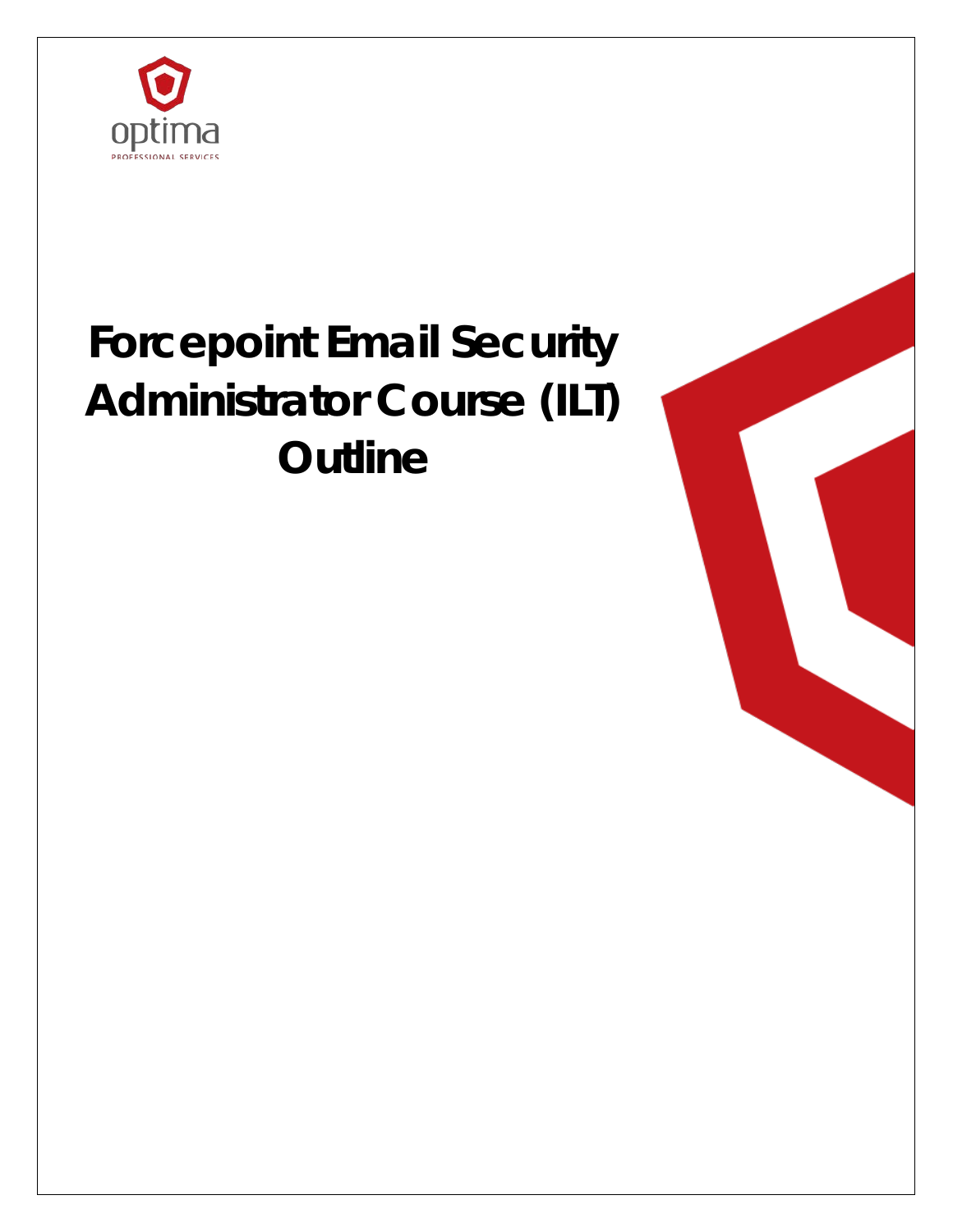

## **Forcepoint Email Security**

### **Administrator Course**

#### **Intended audience:**

- End-User/Customers: System administrators, network security administrators, IT staff
- Channel Partners: Sales Engineers, consultants, implementation specialists

| Format          |        | <b>Duration</b> | <b>Prerequisites</b> | <b>Certification Requirements</b>                 |
|-----------------|--------|-----------------|----------------------|---------------------------------------------------|
| Instructor      | Led- I | 3 Days          | None                 | Completion of all course sessions                 |
| <b>Training</b> |        |                 |                      | Configured lab exercises                          |
| (Classroom)     |        |                 |                      | Certification exam (multiple choice)<br>$\bullet$ |

#### **Overview:**

During the three days, you will learn the features, components, and key integrations that enable Forcepoint Email Security functionalities; how to administer policies, handle incidents, upgrade, manage and assess the health of the Forcepoint Email Security system. You will develop skills in creating email policies, configure email encryption, incident management, reporting, and system architecture and maintenance.

#### **Course objectives:**

- Describe the key capabilities of Forcepoint Email Security
- Understand the required and add-on components of Forcepoint Email **Security**
- Understand the difference between various block/permit lists
- Configure email DLP policies
- Configure and customize PEM portal
- Understand email encryption methods
- Run and interpret reports and configure logs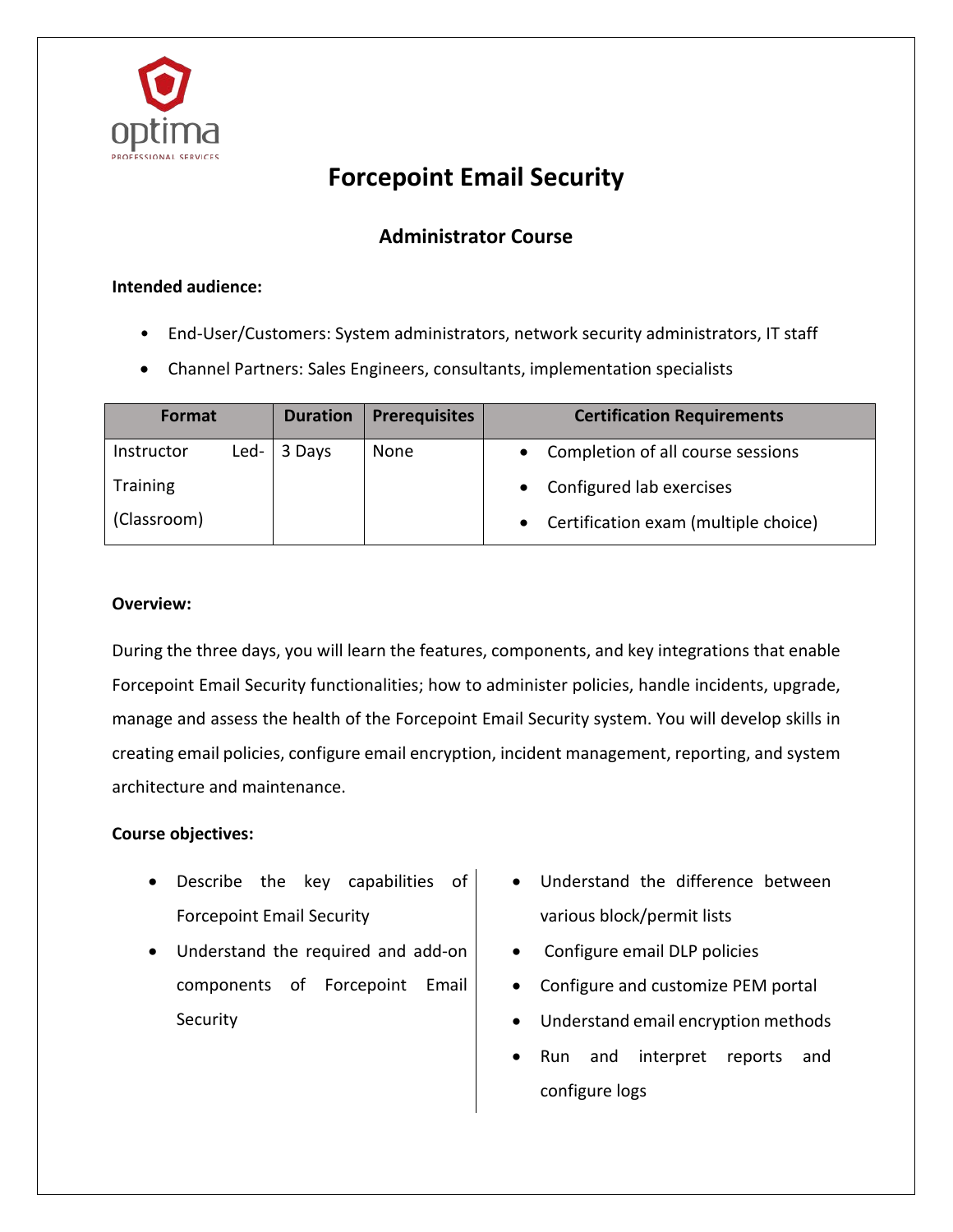

- Understand multiple deployment scenarios Perform initial setup configuration
- Configure connection level controls and message properties
- Create policies to fulfill various organization needs Understand policy and filter basics
- Understand how to upgrade the system and disaster recovery procedures

| <b>Topic 1: Features &amp; Components</b>     | <b>Topic 2: Traffic &amp; Policies</b>       |
|-----------------------------------------------|----------------------------------------------|
| 1) Forcepoint solution overview               | 1) Traffic                                   |
| a) Forcepoint solution introduction           | a) Message processing flow                   |
| 2) Forcepoint Email Security features and new | b)<br>Setting<br>connection<br>properties    |
| features                                      | (simultaneous connection per IP)             |
| a) Key features                               | c) Configuring message properties<br>(size,  |
| b) What's new                                 | volume)                                      |
| 3) Understanding the deployment               | d) RBL & Reputation service                  |
| a) Forcepoint Email Security appliances       | e) SMTP greeting delay                       |
| b) V-Series appliance interfaces              | f) Recipient validation                      |
| c) Network without Forcepoint Email Security  | g) DHA prevention                            |
| d) Network with Forcepoint Email Security     | h) SPF check                                 |
| e) Required components f) Internal daemons    | i) SMTP authentication                       |
| g) Communications with external services      | j) Global IP block list                      |
| h) Supported V-Series and X-Series models     | k) IP address group                          |
| and total resources                           | I) Compare trusted IP group and Allow Access |
| i) Hardware allocation                        | List                                         |
|                                               | 2) Quarantine system                         |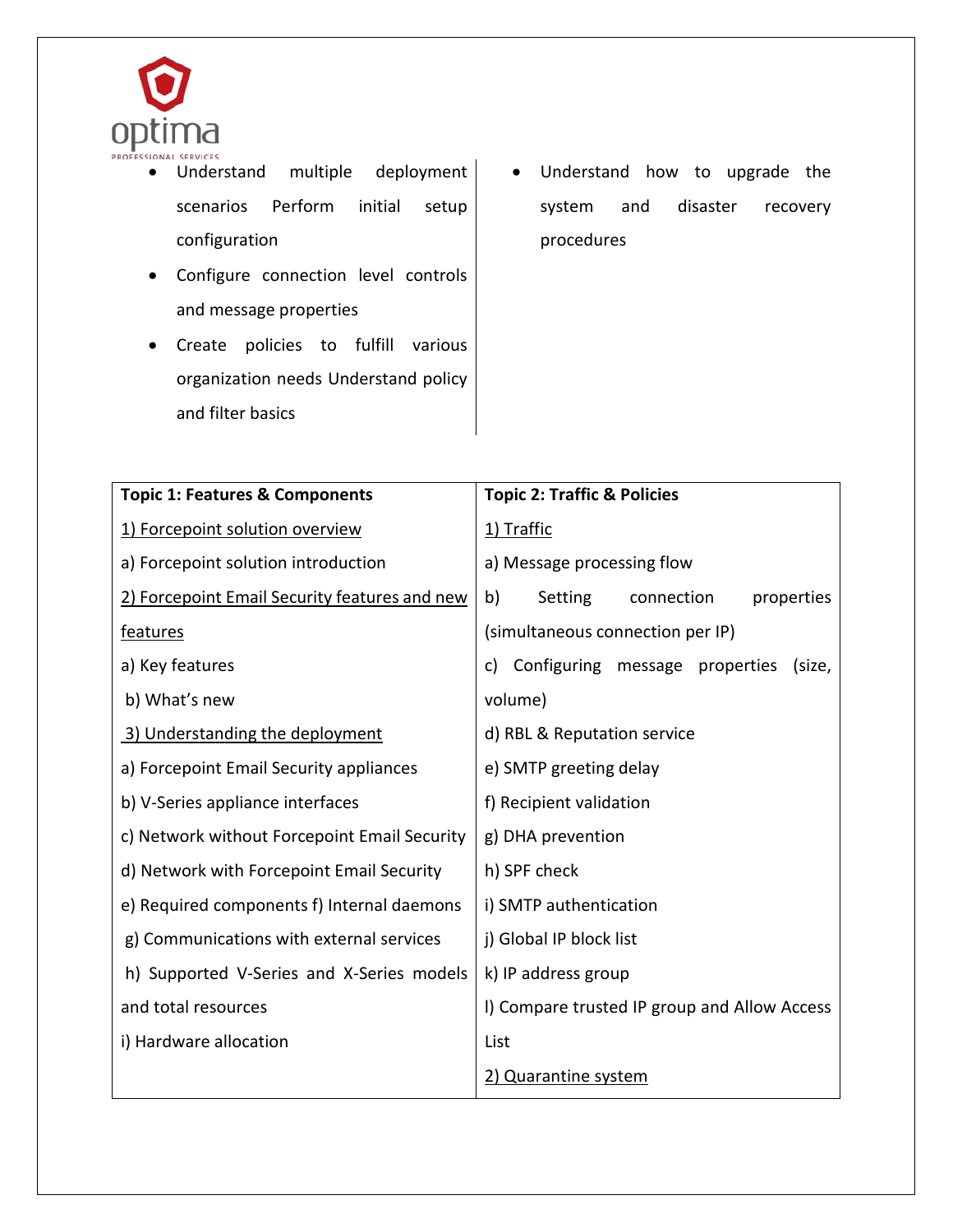

| 4) Getting started with Forcepoint Email             | a) Quarantine system overview            |  |  |  |  |
|------------------------------------------------------|------------------------------------------|--|--|--|--|
| <b>Security</b>                                      | b) Queue monitor                         |  |  |  |  |
| a) Fundamental email security concepts:              | c) Message queues                        |  |  |  |  |
| protected domain and email relay                     | 3) Policy                                |  |  |  |  |
| b) Setting up Forcepoint Email Security              | a) Policy flow                           |  |  |  |  |
| 5) Setting up users                                  | b) Policy type                           |  |  |  |  |
| a) Domain group                                      | c) Policy condition                      |  |  |  |  |
| b) User directory                                    | d) Rules, filters, actions               |  |  |  |  |
| 6) Defining email routing                            | e) Action options merge                  |  |  |  |  |
| a) Domain-based route                                | f) Global IP and address permit list     |  |  |  |  |
| b) Directory-based route                             | g) Dynamic permit list                   |  |  |  |  |
|                                                      | h) Built-in DLP                          |  |  |  |  |
|                                                      | I. DLP integration                       |  |  |  |  |
|                                                      | II. Registered with data security server |  |  |  |  |
| Topic 3: PEM & advanced configurations & Maintenance |                                          |  |  |  |  |

1) Personal Email Manager (PEM) a) PEM architecture

b) Enabling PEM

c) End user block/permit list

- 2) Threat Projection Cloud
- a) Threat Protection Cloud introduction
- b) Configure Threat Protection Cloud

#### 3) Traffic shaping

a) 5 parameters

b) How traffic shaping works

4) Transfer Layer Security (TLS) a) Enforced/Mandatory TLS vs opportunistic TLS

b) Enable enforced TLS for incoming/outgoing connections

c) Enforced TLS security level & encryption strength

d) CA issued or self-signed TLS certification process